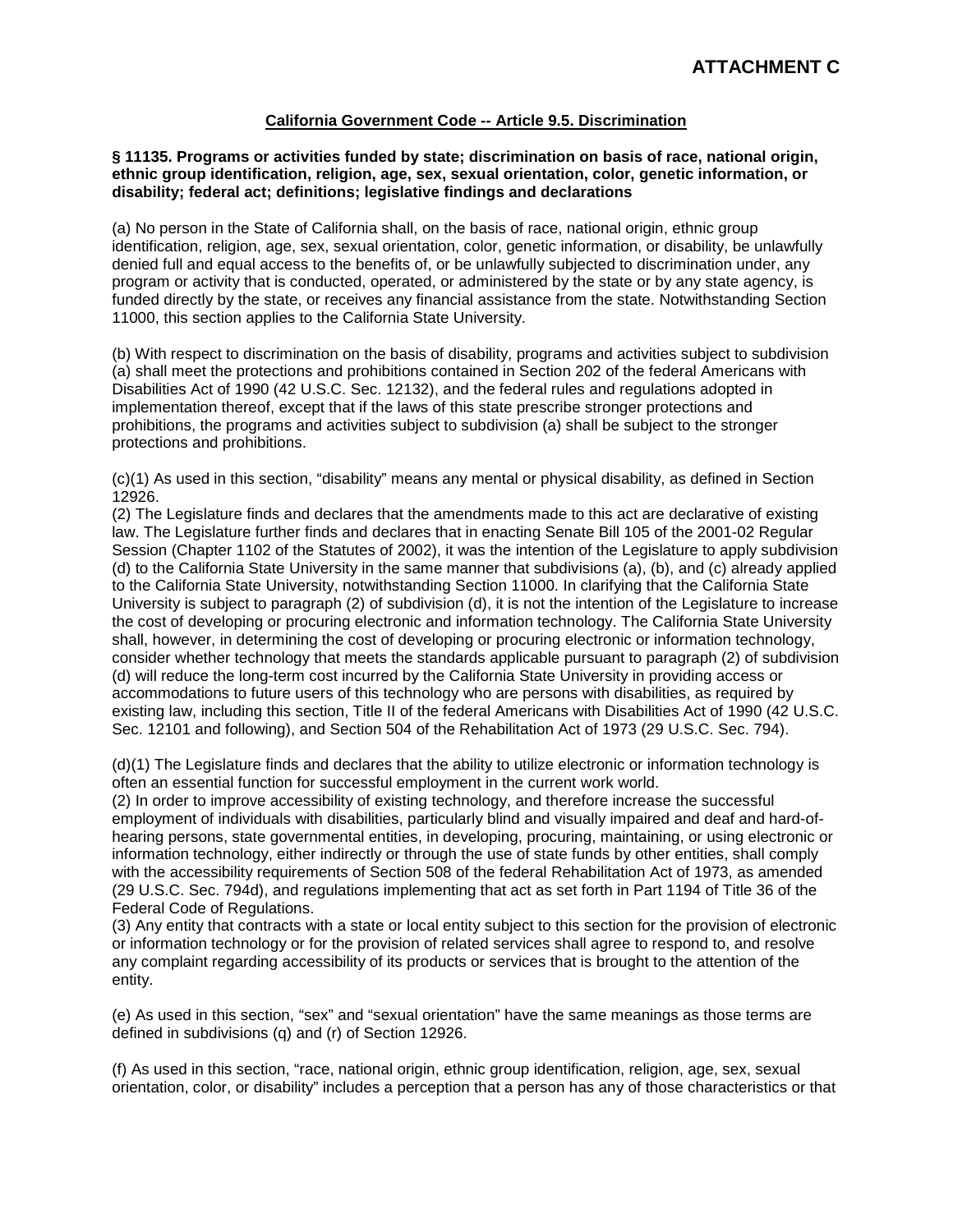the person is associated with a person who has, or is perceived to have, any of those characteristics.

(g) As used in this section, "genetic information" has the same definition as in paragraph (2) of subdivision (e) of Section 51 of the Civil Code.

### **§ 11136. Notice to contractor, grantee or local agency by state agency; probable cause to believe violation of statute or regulation; hearing**

Whenever a state agency that administers a program or activity that is funded directly by the state or receives any financial assistance from the state, has reasonable cause to believe that a contractor, grantee, or local agency has violated the provisions of Section 11135, or any regulation adopted to implement such section, the head of the state agency shall notify the contractor, grantee, or local agency of such violation and shall, after considering all relevant evidence, determine whether there is probable cause to believe that a violation of the provisions of Section 11135, or any regulation adopted to implement such section, has occurred. In the event that it is determined that there is probable cause to believe that the provisions of Section 11135, or any regulation adopted to implement such section, have been violated, the head of the state agency shall cause to be instituted a hearing conducted pursuant to the provisions of Chapter 5 (commencing with Section 11500) of this part to determine whether a violation has occurred.

# **§ 11137. Action to curtail state funding upon determination of violation**

If it is determined that a contractor, grantee, or local agency has violated the provisions of this article, the state agency that administers the program or activity involved shall take action to curtail state funding in whole or in part to such contractor, grantee, or local agency.

# **§ 11138. Rules and regulations**

Each state agency that administers a program or activity that is funded directly by the state or receives any financial assistance from the state and that enters into contracts for the performance of services to be provided to the public in an aggregate amount in excess of one hundred thousand dollars (\$100,000) per year shall, in accordance with the provisions of Chapter 4.5 (commencing with Section 11371) of this part, adopt such rules and regulations as are necessary to carry out the purpose and provisions of this article.

# **§ 11139. Prohibitions and sanctions; construction and enforcement of article**

The prohibitions and sanctions imposed by this article are in addition to any other prohibitions and sanctions imposed by law.

This article shall not be interpreted in a manner that would frustrate its purpose.

This article shall not be interpreted in a manner that would adversely affect lawful programs which benefit the disabled, the aged, minorities, and women.

This article and regulations adopted pursuant to this article may be enforced by a civil action for equitable relief, which shall be independent of any other rights and remedies.

### **§ 11139.3. Purpose of section; development and operation of housing for homeless youth; discrimination; definitions**

(a) It is the policy of this state and the purpose of this section to facilitate and support the development and operation of housing for homeless youth.

(b) The provision of housing for homeless youth is hereby authorized and shall not be considered unlawful age discrimination, notwithstanding any other provision of law, including, but not limited to, Sections 51, 51.2, and 51.10 of the Civil Code, Sections 11135, 12920, and 12955 of this code,